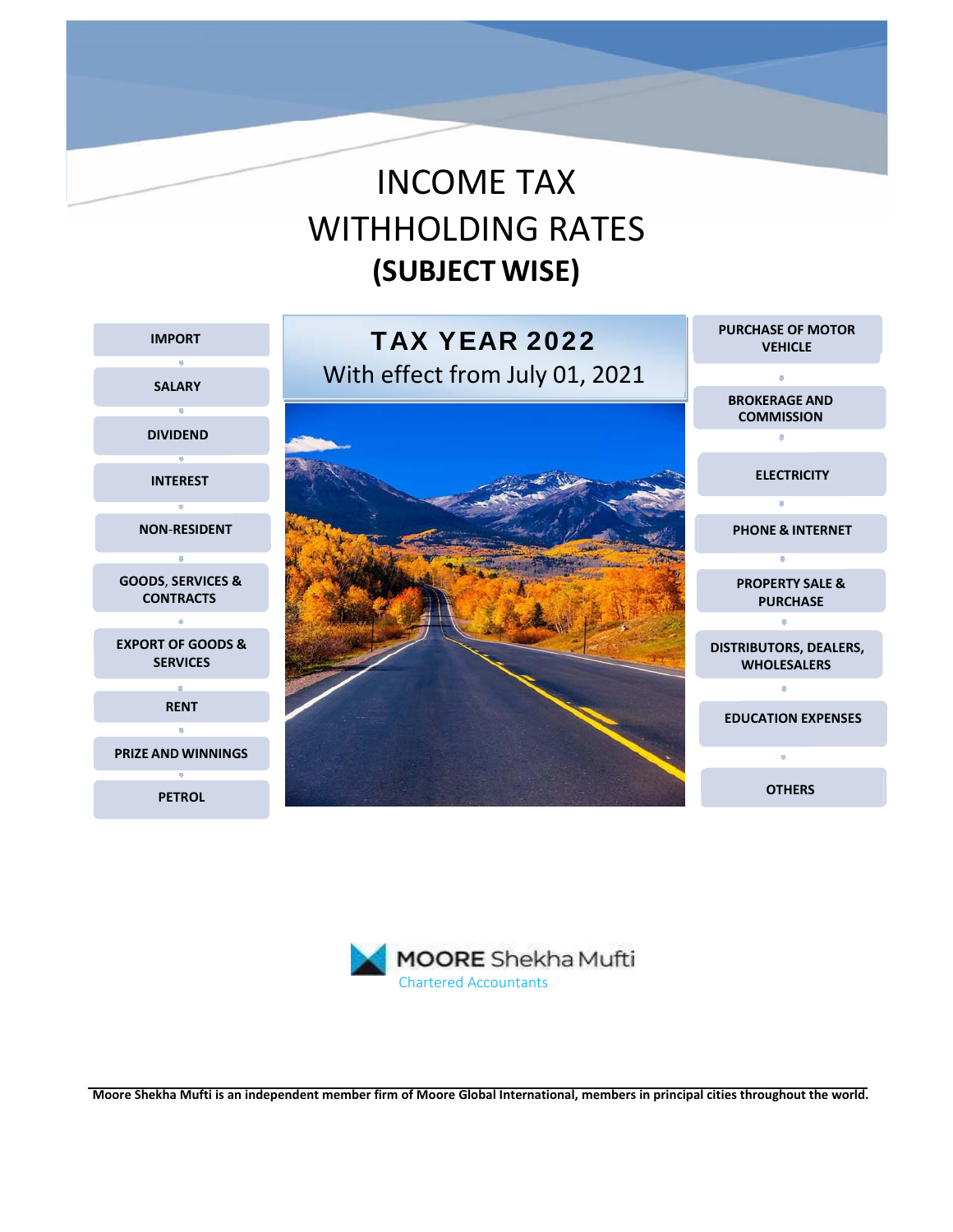<span id="page-1-0"></span>

| <b>SECTIONS</b> |     | <b>PAYMENT / TRANSACTION</b>                                      | <b>WITHHOLDING TAX RATES</b>                                                                          |              |                          |                           |                |           |
|-----------------|-----|-------------------------------------------------------------------|-------------------------------------------------------------------------------------------------------|--------------|--------------------------|---------------------------|----------------|-----------|
| A. IMPORT       |     | Part I of 12th Schedule                                           |                                                                                                       |              | Part II of 12th Schedule | Part III of 12th Schedule |                |           |
|                 |     |                                                                   |                                                                                                       | [Annexure I] |                          | [Annexure II]             | [Annexure III] |           |
|                 |     | Imports<br>(Minimum Tax except manufacture<br>& Listed Companies) | <b>Filer</b>                                                                                          | Non-Filer    | <b>Filer</b>             | Non-Filer                 | <b>Filer</b>   | Non-Filer |
|                 |     |                                                                   | 1%                                                                                                    | 2%           | 2%                       | 4%                        | 5.5%           | 11%       |
| INDONI          | 148 | Manufacturers Covered Under Rescinded S.R.O. 1125(I)/2011         | 1%                                                                                                    | 2%           |                          |                           |                |           |
|                 |     | <b>Pharmaceutical Finish Goods</b>                                |                                                                                                       |              |                          |                           | 4%             | 8%        |
|                 |     | kwh battery                                                       | Importers of CKD Kits of Electric Vehicles for Small Cars (SUVs with 50 kwh battery and LCVs with 150 |              |                          | 1%                        | 2%             |           |

| <b>B. SALARY</b> |        |                         |                                                         | <b>Slabs Rates</b>              |                  |  |  |
|------------------|--------|-------------------------|---------------------------------------------------------|---------------------------------|------------------|--|--|
|                  |        |                         | Slab                                                    | <b>Rate on Exceeding Amount</b> | <b>Fixed Tax</b> |  |  |
|                  |        |                         | Up to 600,000                                           | Nil                             | Nil              |  |  |
|                  |        |                         | 600,001 to 1,200,000                                    | 5%                              | Nil              |  |  |
|                  |        | Salary                  | 1,200,001 to 1,800,000                                  | 10%                             | 30,000           |  |  |
|                  |        |                         | 1,800,001 to 2,500,000                                  | 15%                             | 90,000           |  |  |
|                  |        |                         | 2,500,001 to 3,500,000                                  | 17.5%                           | 195,000          |  |  |
| SALARY           | 149    |                         | 3,500,001 to 5,000,000                                  | 20%                             | 370,000          |  |  |
|                  |        |                         | 5,000,001 to 8,000,000                                  | 22.5%                           | 670,000          |  |  |
|                  |        |                         | 8,000,001 to 12,000,000                                 | 25%                             | 1,345,000        |  |  |
|                  |        |                         | 12,000,001 to 30,000,000                                | 27.5%                           | 2,345,000        |  |  |
|                  |        |                         | 30,000,001 to 50,000,000                                | 30%                             | 7,295,000        |  |  |
|                  |        |                         | 50,000,001 to 75,000,000                                | 32.5%                           | 13,295,000       |  |  |
|                  |        |                         | 75,000,000 and above                                    | 35%                             | 21,420,000       |  |  |
|                  | 149(3) | <b>BoD Meetings Fee</b> | 20% on Gross amount at the time of Payment to Director. |                                 |                  |  |  |

| C. DIVIDEND     |     |                                                      | Individual / AOP |           | Companies    |           |
|-----------------|-----|------------------------------------------------------|------------------|-----------|--------------|-----------|
|                 |     | <b>Power Generation</b>                              | <b>Filer</b>     | Non-Filer | <b>Filer</b> | Non-Filer |
|                 | 150 | *Subject to the implementation & Purchase Agreements | 7.5%             | 15%       | 7.5%         | 15%       |
|                 |     | Cash Dividend                                        | 15%              | 30%       | 15%          | 30%       |
|                 |     | Specie Dividend (Shares of Associates)               | 15%              | 30%       | 15%          | 30%       |
| <b>DIVIDEND</b> |     | Mutual Fund; Stock Fund                              | 15%              | 30%       | 15%          | 30%       |
|                 |     | Mutual Fund; Money Market Fund / Income Fund         | 15%              | 30%       | 15%          | 30%       |
|                 |     | REIT, Modaraba or any Other Collective Scheme        | 15%              | 30%       | 15%          | 30%       |
|                 |     | Exempt company OR Non tax payable Companies          | 25%              | 50%       | 25%          | 50%       |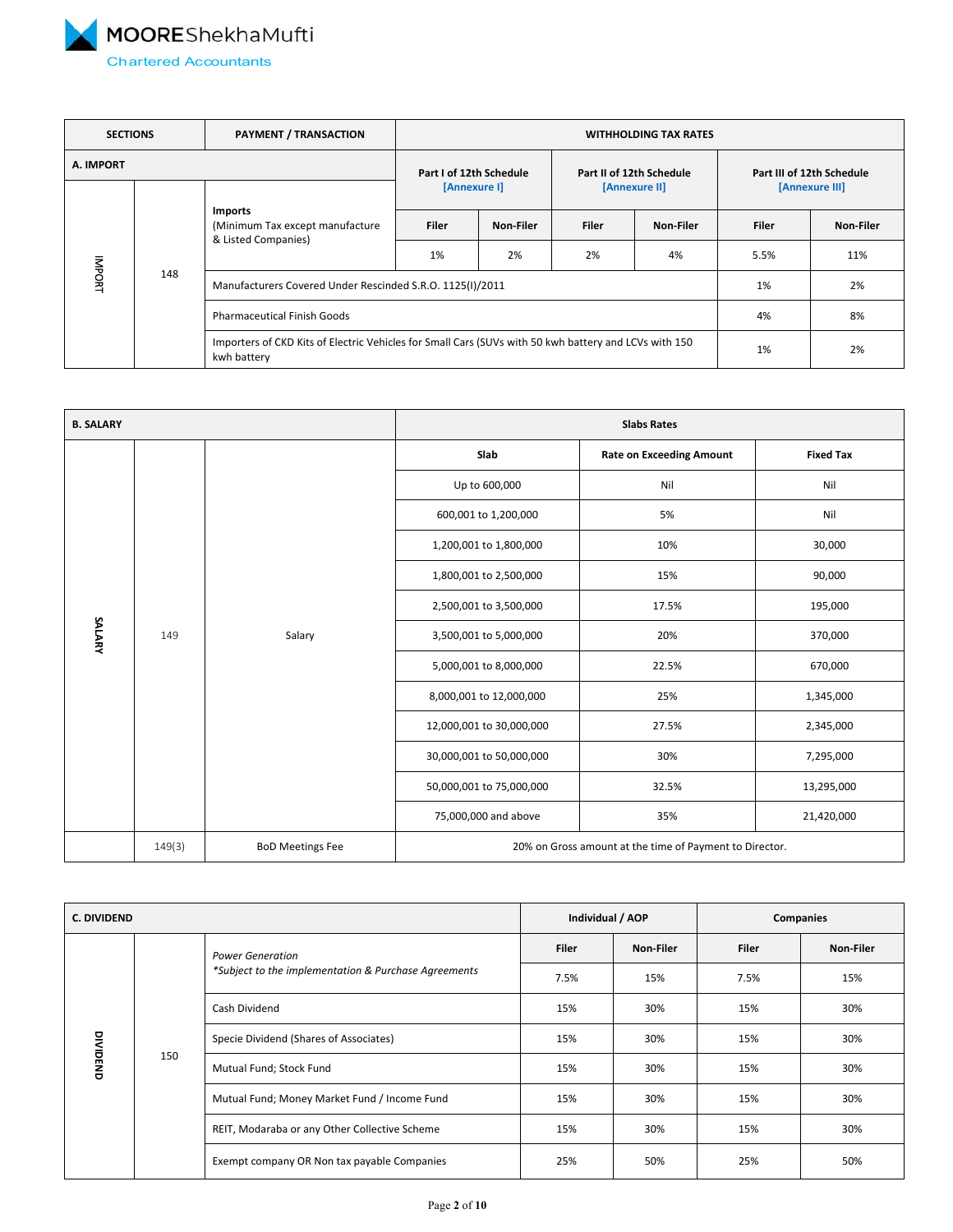<span id="page-2-0"></span>

| <b>D. INTEREST</b> |           |                                                                                          |              | Companies / Individual / AOP |                     |           |  |  |
|--------------------|-----------|------------------------------------------------------------------------------------------|--------------|------------------------------|---------------------|-----------|--|--|
|                    |           |                                                                                          | <b>Filer</b> |                              | Non-Filer           |           |  |  |
|                    | 151       | Interest                                                                                 |              |                              |                     |           |  |  |
|                    | 151(1)(a) | Interest on National Saving Scheme (NSS)                                                 | 15%          |                              | 30%                 |           |  |  |
|                    | 151(1)(b) | Interest on Bank Account                                                                 |              |                              |                     |           |  |  |
| <b>INTEREST</b>    | 151(1)(c) | Interest on Federal Government, Provincial Government &<br><b>Local Government Bonds</b> |              |                              |                     |           |  |  |
|                    | 151(1)(d) | Interest on Company Loans                                                                |              |                              |                     |           |  |  |
|                    |           |                                                                                          | Companies    |                              | Individual / AOP    |           |  |  |
|                    |           |                                                                                          | <b>Filer</b> | Non-Filer                    | <b>Filer</b>        | Non-Filer |  |  |
|                    | 151(1A)   | Interest on Investment in Sukuks from a Sukuk Holder                                     |              |                              | $10\% < 1$ million  | 20%       |  |  |
|                    |           |                                                                                          | 25%          | 50%                          | $12.5% > 1$ million | 25%       |  |  |

| <b>E. NON-RESIDENT</b> |           |                                   |                                        | Companies / Individual / AOP |           |                  |           |
|------------------------|-----------|-----------------------------------|----------------------------------------|------------------------------|-----------|------------------|-----------|
|                        |           |                                   |                                        | Filer                        |           | Non-Filer        |           |
|                        | 152(1)    |                                   | Royalty or Fee for Technical Services  | 15%                          |           | 30%              |           |
|                        |           | <b>Construction Services</b>      |                                        | 7%                           |           | 7%               |           |
|                        | 152(IA)   |                                   | Advertisement by TV Satellite Channels | 7%                           |           | 7%               |           |
|                        | 152(1AAA) |                                   | Media Person Advertisement Services    | 10%                          |           | 10%              |           |
|                        | 152(1C)   | Fee for Offshore Digital Services |                                        | 5%                           |           | 5%               |           |
|                        | 152(2)    | Any Other Services                |                                        | 20%                          |           | 40%              |           |
|                        |           |                                   |                                        | <b>Companies</b>             |           | Individual / AOP |           |
|                        | 152 (2A)  | (a)                               | Supply of Goods                        | Filer                        | Non-Filer | <b>Filer</b>     | Non-Filer |
|                        |           |                                   |                                        | 4%                           | 4%        | 4.5%             | 4.5%      |
|                        |           | (b)                               | Services                               | 8%                           | 16%       | 10%              | 20%       |
|                        |           |                                   | Contract                               | 7%                           | 14%       | 7%               | 14%       |
|                        |           | (c)                               | Sportsman                              | <b>Filer</b>                 |           |                  | Non-Filer |
| NON - RESIDENT         |           |                                   |                                        | 10%                          |           | 20%              |           |
|                        | 152(1BA)  | Foreign Produced Commercial       |                                        | <b>Filer</b>                 |           |                  | Non-Filer |
|                        |           |                                   |                                        | 20%                          |           | 40%              |           |
|                        |           |                                   |                                        | Companies / Individual / AOP |           |                  |           |
|                        |           |                                   |                                        | Filer                        |           |                  | Non-Filer |
|                        |           | $\mathbf{1}$                      | <b>Transport Services</b>              | 3%                           | 6%        | 3%               | 6%        |
|                        |           | $\overline{2}$                    | Freight Forwarding Services            | 3%                           | 6%        | 3%               | 6%        |
|                        |           | $\overline{\mathbf{3}}$           | Air Cargo Services                     | 3%                           | 6%        | 3%               | 6%        |
|                        |           | $\overline{4}$                    | <b>Courier Services</b>                | 3%                           | 6%        | 3%               | 6%        |
|                        | 152(5)(1) | 5                                 | <b>Manpower Outsourcing Services</b>   | 3%                           | 6%        | 3%               | 6%        |
|                        |           | 6                                 | <b>Hotel Services</b>                  | 3%                           | 6%        | 3%               | 6%        |
|                        |           | $\overline{7}$                    | <b>Security Guard Services</b>         | 3%                           | 6%        | 3%               | 6%        |
|                        |           | 8                                 | Software Development Services          | 3%                           | 6%        | 3%               | 6%        |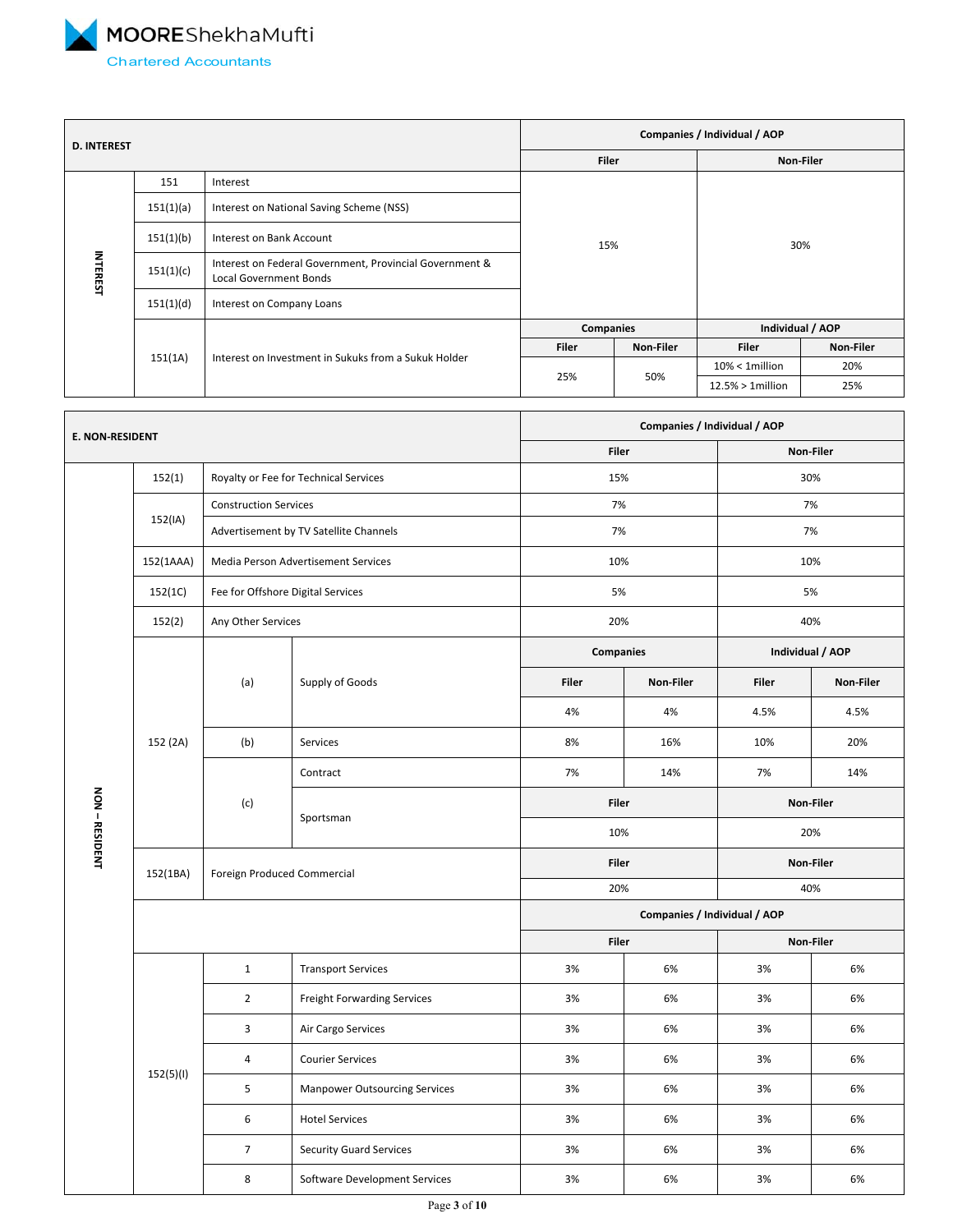<span id="page-3-0"></span>

|  | 9  | <b>Information Technology (IT) Services</b><br>Software Development<br>$\blacktriangleright$<br>$\blacktriangleright$<br>Software Maintenance<br>$\blacktriangleright$<br>System Integration<br>Web Design<br>$\blacktriangleright$<br>$\blacktriangleright$<br>Web Development<br>$\blacktriangleright$<br>Web Hosting<br>$\blacktriangleright$<br>Network Design                                                                                                                                                                                      | 3% | 6% | 3% | 6% |
|--|----|---------------------------------------------------------------------------------------------------------------------------------------------------------------------------------------------------------------------------------------------------------------------------------------------------------------------------------------------------------------------------------------------------------------------------------------------------------------------------------------------------------------------------------------------------------|----|----|----|----|
|  |    | <b>IT Enabled Services</b><br>$\blacktriangleright$<br>Inbound or Outbound Call Centers                                                                                                                                                                                                                                                                                                                                                                                                                                                                 |    |    |    |    |
|  | 10 | $\blacktriangleright$<br><b>Medical Transcription</b><br>$\triangleright$<br><b>Remote Monitoring</b><br>$\triangleright$ Graphics Design<br>$\triangleright$ Accounting Services<br>Human Resource (HR) Services<br>➤<br>$\blacktriangleright$<br><b>Telemedicine Centers</b><br>$\blacktriangleright$<br>Data Entry Operations<br>> Cloud Computing Services<br>$\blacktriangleright$<br>Data Storage Services<br>$\blacktriangleright$<br><b>Locally Produced Television Programs</b><br>$\blacktriangleright$<br><b>Insurance Claims Processing</b> | 3% | 6% | 3% | 6% |
|  | 11 | <b>Tracking Services</b>                                                                                                                                                                                                                                                                                                                                                                                                                                                                                                                                | 3% | 6% | 3% | 6% |
|  | 12 | Advertising Services (Other than<br>Print/Electronic Media)                                                                                                                                                                                                                                                                                                                                                                                                                                                                                             | 3% | 6% | 3% | 6% |
|  | 13 | <b>Share Registrar Services</b>                                                                                                                                                                                                                                                                                                                                                                                                                                                                                                                         | 3% | 6% | 3% | 6% |
|  | 14 | <b>Engineering Services</b>                                                                                                                                                                                                                                                                                                                                                                                                                                                                                                                             | 3% | 6% | 3% | 6% |
|  | 15 | Car Rental Services                                                                                                                                                                                                                                                                                                                                                                                                                                                                                                                                     | 3% | 6% | 3% | 6% |
|  | 16 | <b>Building Maintenance Services</b>                                                                                                                                                                                                                                                                                                                                                                                                                                                                                                                    | 3% | 6% | 3% | 6% |
|  | 17 | Services Rendered by Pakistan<br><b>Stock Exchange Limited</b>                                                                                                                                                                                                                                                                                                                                                                                                                                                                                          | 3% | 6% | 3% | 6% |
|  | 18 | Services Rendered by Pakistan<br>Mercantile Exchange Limited                                                                                                                                                                                                                                                                                                                                                                                                                                                                                            | 3% | 6% | 3% | 6% |
|  | 19 | <b>Inspection Services</b>                                                                                                                                                                                                                                                                                                                                                                                                                                                                                                                              | 3% | 6% | 3% | 6% |
|  | 20 | <b>Certification Services</b>                                                                                                                                                                                                                                                                                                                                                                                                                                                                                                                           | 3% | 6% | 3% | 6% |
|  | 21 | <b>Testing Services</b>                                                                                                                                                                                                                                                                                                                                                                                                                                                                                                                                 | 3% | 6% | 3% | 6% |
|  | 22 | <b>Training Services</b>                                                                                                                                                                                                                                                                                                                                                                                                                                                                                                                                | 3% | 6% | 3% | 6% |
|  | 23 | Oilfield Services                                                                                                                                                                                                                                                                                                                                                                                                                                                                                                                                       | 3% | 6% | 3% | 6% |

|                                                         | <b>F. GOODS, SERVICES &amp; CONTRACTS</b> |                                                                                                                                                               |                                                                |           | Companies<br>Individual / AOP |           |    |
|---------------------------------------------------------|-------------------------------------------|---------------------------------------------------------------------------------------------------------------------------------------------------------------|----------------------------------------------------------------|-----------|-------------------------------|-----------|----|
|                                                         |                                           |                                                                                                                                                               | <b>Filer</b>                                                   | Non-Filer | <b>Filer</b>                  | Non-Filer |    |
| ഹ<br>ioops,<br><b>SERVICES</b><br>ჯ<br><b>CONTRACTS</b> |                                           | Rice, Cotton Seed Oil, Edible Oils (if Annual Payment > 75K)                                                                                                  | 1.5%                                                           | 3%        | 1.5%                          | 3%        |    |
|                                                         |                                           | Other Goods including Toll Manufacturing (if Annual Payment > 75K)                                                                                            | 4%                                                             | 8%        | 4.5%                          | 9%        |    |
|                                                         | 153(1)(a)                                 | Distributors, Dealers, Sub-Dealers, Wholesalers and Retailers                                                                                                 |                                                                |           |                               |           |    |
|                                                         |                                           | <b>FMCG</b><br>$\blacktriangleright$<br>Fertilizer<br>➤<br><b>Electronics Excluding</b><br>➤<br>Mobile Phones<br>Sugar<br>➤<br>Cement<br>⋗<br>Edible Oil<br>⋗ | (ATL in Sales Tax Act, 1990 and<br>Income Tax Ordinance, 2001) | 0.25%     |                               |           |    |
|                                                         |                                           |                                                                                                                                                               | (ATL in Income Tax Ordinance, 2001)                            | 4%        |                               | 4.5%      |    |
|                                                         |                                           |                                                                                                                                                               | (ATL in Sales Tax Act, 1990)                                   |           | 8%                            |           | 9% |
|                                                         |                                           | <b>Traders of Yarn</b>                                                                                                                                        |                                                                | 0.5%      | 1%                            | 0.5%      | 1% |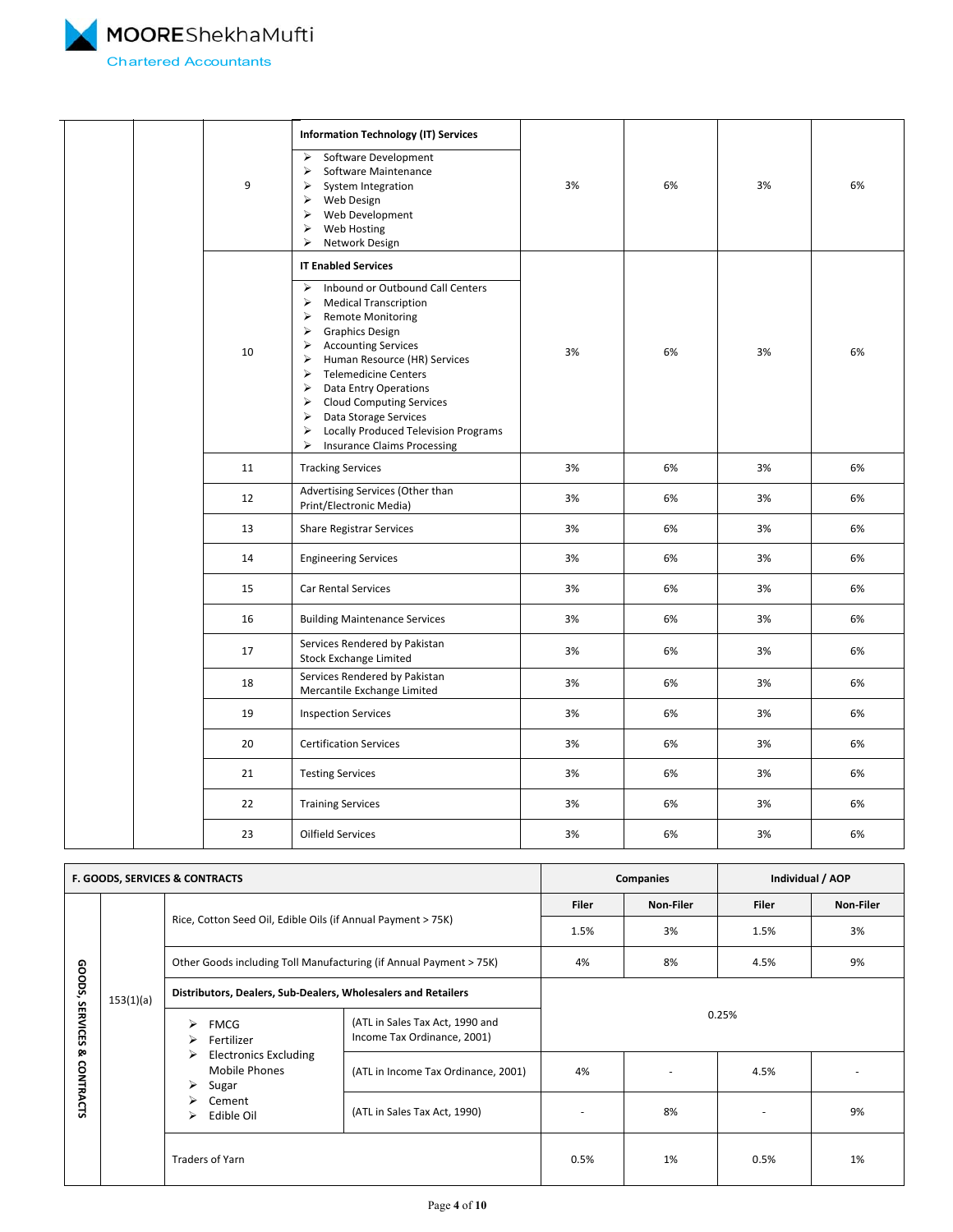MOOREShekhaMufti 4 Chartered Accountants

|           |                                  | Services (if Annual Payment > 30K)                                                                                                                                                                                                                                                                                                                                                                                                                                               | 8%    | 16% | 10%   | 20% |
|-----------|----------------------------------|----------------------------------------------------------------------------------------------------------------------------------------------------------------------------------------------------------------------------------------------------------------------------------------------------------------------------------------------------------------------------------------------------------------------------------------------------------------------------------|-------|-----|-------|-----|
|           | $\mathbf{1}$                     | <b>Transport Services</b>                                                                                                                                                                                                                                                                                                                                                                                                                                                        | 3%    | 6%  | 3%    | 6%  |
|           | $\overline{2}$                   | <b>Freight Forwarding Services</b>                                                                                                                                                                                                                                                                                                                                                                                                                                               | 3%    | 6%  | 3%    | 6%  |
|           | 3                                | Air Cargo Services                                                                                                                                                                                                                                                                                                                                                                                                                                                               | 3%    | 6%  | 3%    | 6%  |
|           | 4                                | <b>Courier Services</b>                                                                                                                                                                                                                                                                                                                                                                                                                                                          | 3%    | 6%  | 3%    | 6%  |
|           | 5                                | <b>Manpower Outsourcing Services</b>                                                                                                                                                                                                                                                                                                                                                                                                                                             | 3%    | 6%  | 3%    | 6%  |
|           | 6                                | <b>Hotel Services</b>                                                                                                                                                                                                                                                                                                                                                                                                                                                            | 3%    | 6%  | 3%    | 6%  |
|           | $\overline{7}$                   | <b>Security Guard Services</b>                                                                                                                                                                                                                                                                                                                                                                                                                                                   | 3%    | 6%  | 3%    | 6%  |
|           | 8                                | Software Development Services                                                                                                                                                                                                                                                                                                                                                                                                                                                    | 3%    | 6%  | 3%    | 6%  |
|           |                                  | <b>Information Technology (IT) Services</b>                                                                                                                                                                                                                                                                                                                                                                                                                                      |       |     |       |     |
| 153(1)(b) | 9                                | Software Development<br>⋗<br>Software Maintenance<br>⋗<br>System Integration<br>⋗<br>Web Design<br>⋗<br>Web Development<br>⋗<br>Web Hosting<br>➤<br>➤<br>Network Design                                                                                                                                                                                                                                                                                                          | 3%    | 6%  | 3%    | 6%  |
|           | 10                               | <b>IT Enabled Services</b><br>Inbound or Outbound Call Centers<br>➤<br><b>Medical Transcription</b><br>⋗<br><b>Remote Monitoring</b><br>⋗<br><b>Graphics Design</b><br>⋗<br><b>Accounting Services</b><br>⋗<br>Human Resource (HR) Services<br>⋗<br><b>Telemedicine Centers</b><br>⋗<br>Data Entry Operations<br>⋗<br><b>Cloud Computing Services</b><br>➤<br>Data Storage Services<br>⋗<br>Locally Produced Television Programs<br>➤<br>⋗<br><b>Insurance Claims Processing</b> | 3%    | 6%  | 3%    | 6%  |
|           | 11                               | <b>Tracking Services</b>                                                                                                                                                                                                                                                                                                                                                                                                                                                         | 3%    | 6%  | 3%    | 6%  |
|           | 12                               | Advertising Services (Other than Print/Electronic Media)                                                                                                                                                                                                                                                                                                                                                                                                                         | 3%    | 6%  | 3%    | 6%  |
|           | 13                               | <b>Share Registrar Services</b>                                                                                                                                                                                                                                                                                                                                                                                                                                                  | $3\%$ | 6%  | $3\%$ | 6%  |
|           | 14                               | <b>Engineering Services</b>                                                                                                                                                                                                                                                                                                                                                                                                                                                      | 3%    | 6%  | 3%    | 6%  |
|           | 15                               | <b>Architectural Services</b>                                                                                                                                                                                                                                                                                                                                                                                                                                                    | 3%    | 6%  | 3%    | 6%  |
|           | 16                               | <b>Warehousing Services</b>                                                                                                                                                                                                                                                                                                                                                                                                                                                      | 3%    | 6%  | 3%    | 6%  |
|           | 17                               | Services Rendered by Asset Management Companies                                                                                                                                                                                                                                                                                                                                                                                                                                  | 3%    | 6%  | 3%    | 6%  |
|           | 18                               | Data Services provided under License issued by PTA                                                                                                                                                                                                                                                                                                                                                                                                                               | 3%    | 6%  | 3%    | 6%  |
|           | 19                               | Telecommunication Infrastructure (Tower) Services                                                                                                                                                                                                                                                                                                                                                                                                                                | 3%    | 6%  | 3%    | 6%  |
|           | 19                               | Car Rental Services                                                                                                                                                                                                                                                                                                                                                                                                                                                              | 3%    | 6%  | 3%    | 6%  |
|           | 20                               | <b>Building Maintenance Services</b>                                                                                                                                                                                                                                                                                                                                                                                                                                             | 3%    | 6%  | 3%    | 6%  |
|           | 21                               | Services Rendered by Pakistan Stock Exchange Limited                                                                                                                                                                                                                                                                                                                                                                                                                             | 3%    | 6%  | 3%    | 6%  |
|           | 22                               | Services Rendered by Pakistan Mercantile Exchange Limited                                                                                                                                                                                                                                                                                                                                                                                                                        | 3%    | 6%  | 3%    | 6%  |
|           | 23<br><b>Inspection Services</b> |                                                                                                                                                                                                                                                                                                                                                                                                                                                                                  | 3%    | 6%  | 3%    | 6%  |
|           | 24                               | <b>Certification Services</b>                                                                                                                                                                                                                                                                                                                                                                                                                                                    | 3%    | 6%  | 3%    | 6%  |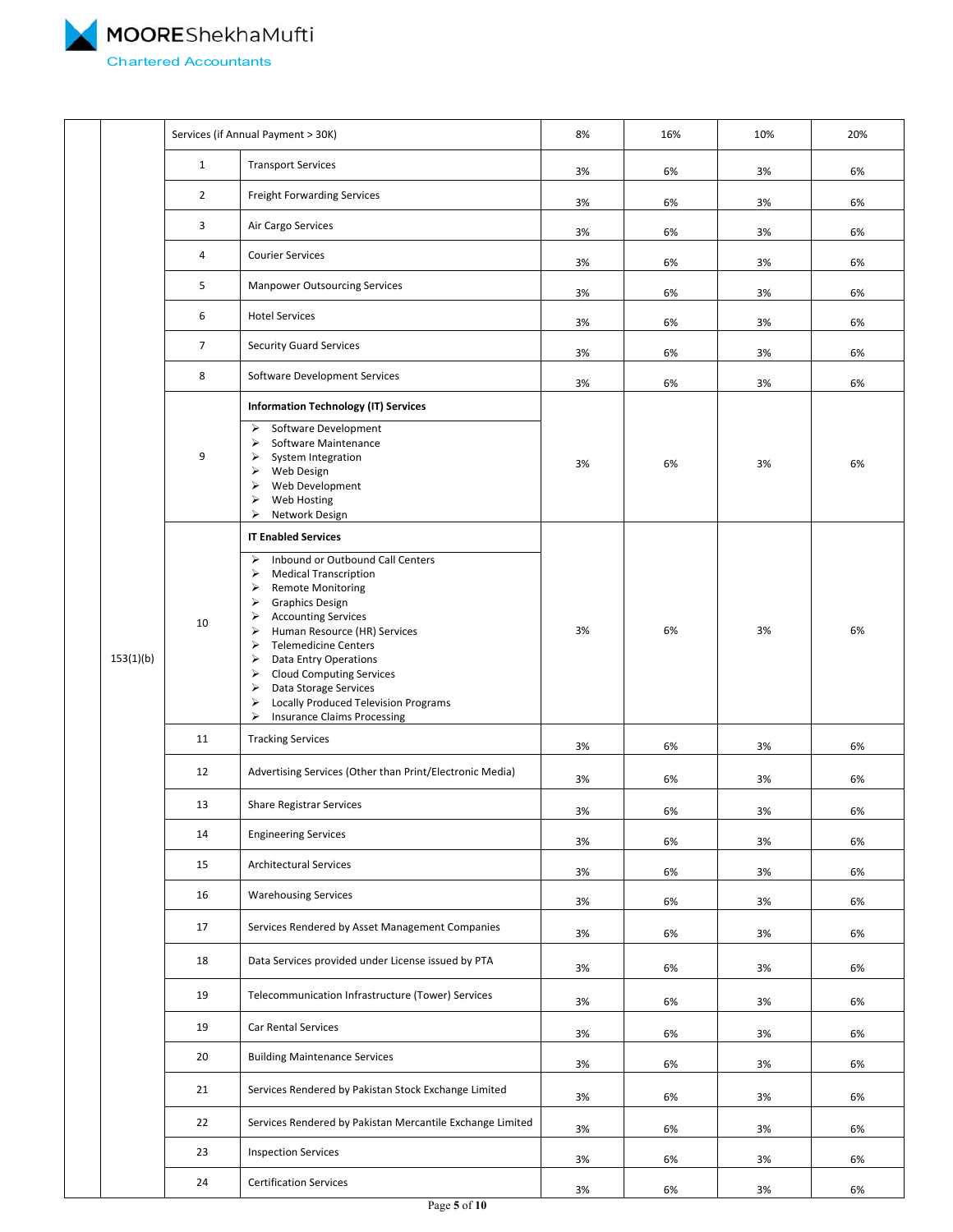<span id="page-5-0"></span>MOOREShekhaMufti Chartered Accountants

|           | 25                                                                                                                                                   | <b>Testing Services</b>                         |                                                                      | 3%               | 6%        | 3%                      | 6%        |  |
|-----------|------------------------------------------------------------------------------------------------------------------------------------------------------|-------------------------------------------------|----------------------------------------------------------------------|------------------|-----------|-------------------------|-----------|--|
|           | 26                                                                                                                                                   | <b>Training Services</b>                        |                                                                      | 3%               | 6%        | 3%                      | 6%        |  |
|           | 27                                                                                                                                                   | Oilfield Service                                |                                                                      | 3%               | 6%        | 3%                      | 6%        |  |
|           | 28                                                                                                                                                   | <b>Telecommunication Services</b>               |                                                                      | 3%               | 6%        | 3%                      | 6%        |  |
|           | 29                                                                                                                                                   | <b>Collateral Management Services</b>           |                                                                      | 3%               | 6%        | 3%                      | 6%        |  |
|           | 30                                                                                                                                                   | <b>Travel and Tour Services</b>                 |                                                                      | 3%               | 6%        | 3%                      | 6%        |  |
|           | ❖<br>The Above reduce Tax rate shall be applicable only where the payment<br>for services are subjected to withholding tax on gross receipts and the |                                                 |                                                                      | <b>Companies</b> |           | Individual / AOP        |           |  |
|           | any Court of Law.                                                                                                                                    |                                                 | service provider has not contested taxation of gross receipts before | <b>Filer</b>     | Non-Filer | <b>Filer</b>            | Non-Filer |  |
|           |                                                                                                                                                      | Electronic and Print Media Advertising Services |                                                                      | 1.5%             | 3%        | 1.5%                    | 3%        |  |
|           | Contracts (if Annual Payment > 10K)                                                                                                                  |                                                 |                                                                      | 6.5%             | 13%       | 7%                      | 14%       |  |
| 153(1)(c) |                                                                                                                                                      |                                                 |                                                                      |                  | Filer     |                         | Non-Filer |  |
|           | Sportsman                                                                                                                                            |                                                 |                                                                      | 10%              |           | 20%                     |           |  |
|           | Stitching                                                                                                                                            |                                                 |                                                                      |                  |           | Company/ AOP/Individual |           |  |
| 153(2)    | Dying<br>Printing                                                                                                                                    | Washing<br>Sizing                               | $\triangleright$ Weaving                                             | Filer            |           | Non-Filer               |           |  |
|           | Embroidery                                                                                                                                           |                                                 |                                                                      |                  | 1%        |                         | 2%        |  |

| G. (I) EXPORT OF GOODS |         |                                      | Company/ AOP/Individual |  |  |
|------------------------|---------|--------------------------------------|-------------------------|--|--|
|                        |         |                                      | Filer / Non-Filer       |  |  |
|                        | 154     | Exports                              | 1%                      |  |  |
|                        | 154(1)  | <b>Export of Goods</b>               | 1%                      |  |  |
|                        | 154(2)  | <b>Export Commission</b>             | 5%                      |  |  |
| EXPORTS                | 154(3)  | Inland Bank to Bank Letter of Credit | 1%                      |  |  |
|                        | 154(3A) | <b>Export Processing Zone</b>        | 1%                      |  |  |
|                        | 154(3B) | Indirect Exporter; SPO               | 1%                      |  |  |

|                      |                            | Company/ AOP/Individual |                                                                                                                                                                                                     |                                                                                                                                                                                                                                        |                   |
|----------------------|----------------------------|-------------------------|-----------------------------------------------------------------------------------------------------------------------------------------------------------------------------------------------------|----------------------------------------------------------------------------------------------------------------------------------------------------------------------------------------------------------------------------------------|-------------------|
|                      | G. (II) EXPORT OF SERVICES |                         |                                                                                                                                                                                                     |                                                                                                                                                                                                                                        | Filer / Non-Filer |
| EXPORTS              |                            |                         | <b>Exports of Computer Software</b>                                                                                                                                                                 |                                                                                                                                                                                                                                        | 1%                |
|                      |                            |                         | <b>Information Technology (IT) Services</b>                                                                                                                                                         |                                                                                                                                                                                                                                        |                   |
|                      |                            | (a)                     | Software Development<br>⋗<br>Software Maintenance<br>⋗<br>System Integration<br>Web Design                                                                                                          | Web Development<br>⋗<br>Web Hosting<br>Network Design<br>⋗                                                                                                                                                                             | 1%                |
|                      |                            |                         | <b>IT Enabled Services</b>                                                                                                                                                                          |                                                                                                                                                                                                                                        |                   |
| 윾<br><b>SERVICES</b> | 154A                       |                         | Inbound or Outbound Call Centers<br>⋗<br><b>Medical Transcription</b><br>⋗<br><b>Remote Monitoring</b><br><b>Graphics Design</b><br><b>Accounting Services</b><br>Human Resource (HR) Services<br>⋗ | <b>Telemedicine Centers</b><br>↘<br>Data Entry Operations<br>⋗<br><b>Cloud Computing Services</b><br>⋗<br>Data Storage Services<br>⋗<br><b>Locally Produced Television</b><br>⋗<br>Programs<br><b>Insurance Claims Processing</b><br>⋗ | 1%                |
|                      |                            | (b)                     | Services or Technical Services Rendered Outside Pakistan                                                                                                                                            |                                                                                                                                                                                                                                        | 1%                |
|                      |                            |                         | Services or Technical Services Exported from Pakistan                                                                                                                                               |                                                                                                                                                                                                                                        | 1%                |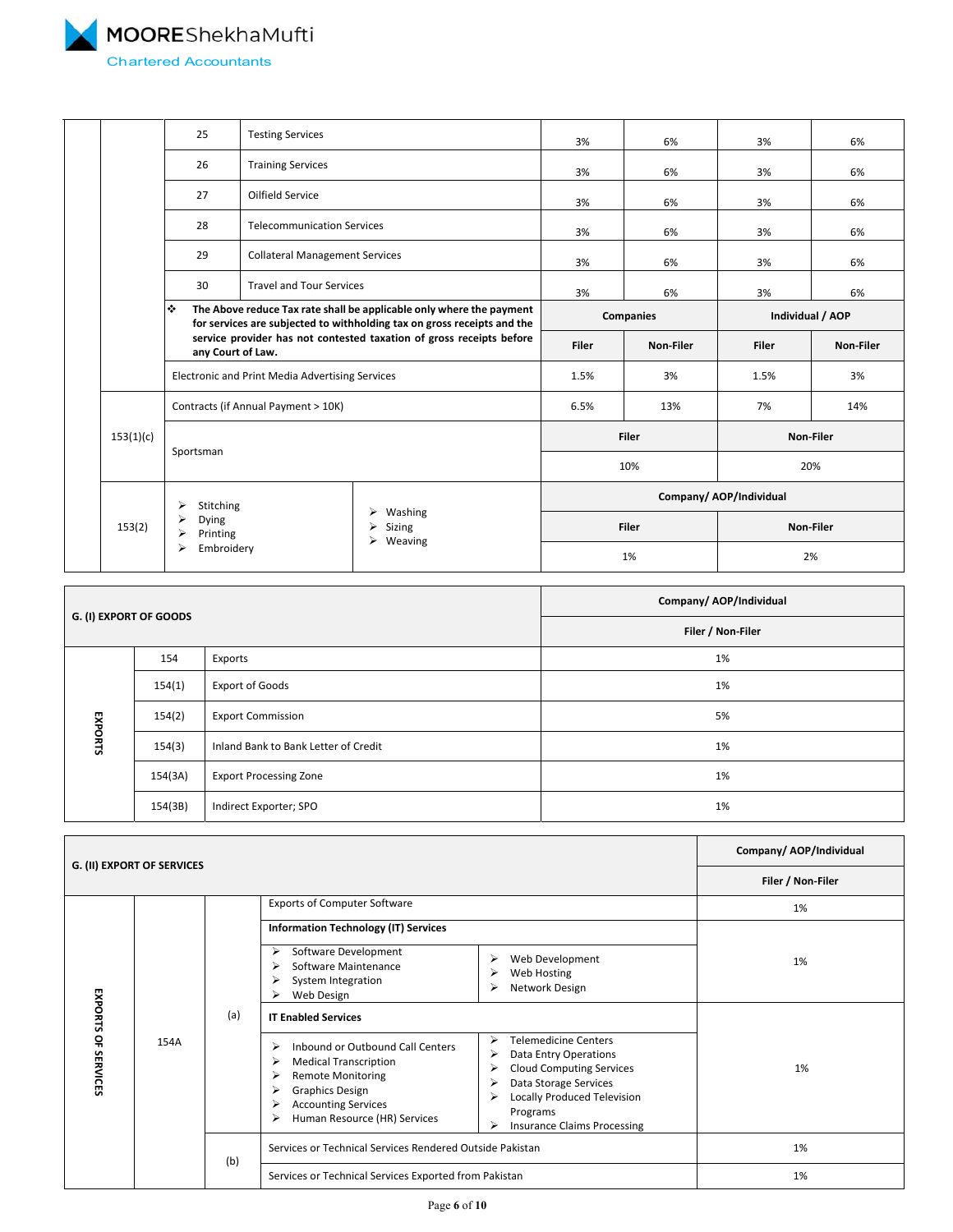<span id="page-6-0"></span>

|  |  |     | Royalty, Commission or Fees by Resident Company from Foreign Enterprise for the<br>Use Outside Pakistan of; |                                                                                                                                                               |    |
|--|--|-----|-------------------------------------------------------------------------------------------------------------|---------------------------------------------------------------------------------------------------------------------------------------------------------------|----|
|  |  | (c) | Patent<br>Invention<br>Model<br>Design<br><b>Secret Process</b>                                             | Secret Formula<br>⋗<br>Similar Property Right<br>Information Concerning Industrial,<br>⋗<br>Commercial or Scientific Knowledge,<br><b>Experience or Skill</b> | 1% |
|  |  | (d) | <b>Construction Contracts Executed Outside Pakistan</b>                                                     |                                                                                                                                                               | 1% |
|  |  | (e) |                                                                                                             | Other Services Rendered Outside Pakistan As Notified by the Board from Time to Time                                                                           | 1% |

| H. RENT                        |     | <b>COMPANY</b>                     |              | Individual / AOP |                      |                                    |       |                  |                          |
|--------------------------------|-----|------------------------------------|--------------|------------------|----------------------|------------------------------------|-------|------------------|--------------------------|
|                                |     |                                    | <b>Filer</b> | Non-Filer        | Slabs                | <b>Rate on Exceeding</b><br>Amount |       | <b>Fixed Tax</b> | Non-Filer                |
|                                |     |                                    |              |                  |                      |                                    | Filer |                  |                          |
|                                |     | Rent                               |              | 30%              | Up to 300,000        | Nil                                |       | Nil              | $\overline{\phantom{a}}$ |
| <b>RENT</b>                    | 155 | (On Gross Rental<br>Payment)       | 15%          |                  | 300,000 to 600,000   | 5%                                 |       | Nil              | Double Tax               |
|                                |     |                                    |              |                  | 600,000 to 2,000,000 | 10%                                |       | 15,000           | Double Tax               |
|                                |     |                                    |              |                  | 2,000,000 and above  | 25%                                |       | 155,000          | Double Tax               |
| <b>I. PRIZE &amp; WINNINGS</b> |     |                                    |              |                  |                      | Companies / Individual / AOP       |       |                  |                          |
|                                |     |                                    |              |                  | Filer                |                                    |       | Non-Filer        |                          |
| PRIZE & WINNING                | 156 | Prize Bonds                        |              | 15%              |                      |                                    | 30%   |                  |                          |
|                                |     | Prizes, Winning, Lottery & Raffles |              | 20%              |                      | 40%                                |       |                  |                          |

| J. PETROL |      | Companies / Individual / AOP |              |           |
|-----------|------|------------------------------|--------------|-----------|
| ᇃ         |      |                              | <b>Filer</b> | Non-Filer |
| п         | 156A | Petrol & Petroleum Products  | 12%          | 24%       |

| K. PURCHASE OF MOTOR VEHICLES |                  | <b>Engine Capacity</b>                                                                   | Filer (Per Annum) | Non-Filer (Per Annum) |         |
|-------------------------------|------------------|------------------------------------------------------------------------------------------|-------------------|-----------------------|---------|
|                               | 231B(1A)         | At the time of Motor Vehicle Leasing                                                     | Any Motor Vehicle |                       | 4%      |
|                               |                  |                                                                                          | Up to 850cc       | 7,500                 | 15,000  |
| PURCHASE OF MOTOR VEHICLES    |                  |                                                                                          | 851cc to 1000cc   | 15,000                | 30,000  |
|                               | 231B(1) &<br>(3) |                                                                                          | 1001 to 1300cc    | 25,000                | 50,000  |
|                               |                  | On Registration by Excise & Taxation Dept.<br>&<br>On Sale by Manufacturer (Car or Jeep) | 1301cc to 1600cc  | 50,000                | 100,000 |
|                               |                  |                                                                                          | 1601cc to 1800cc  | 75,000                | 150,000 |
|                               |                  |                                                                                          | 1801cc to 2000cc  | 100,000               | 200,000 |
|                               |                  |                                                                                          | 2000cc to 2500cc  | 150,000               | 300,000 |
|                               |                  |                                                                                          | 2500cc to 3000cc  | 200,000               | 400,000 |
|                               |                  |                                                                                          | Above 3000cc      | 250,000               | 500,000 |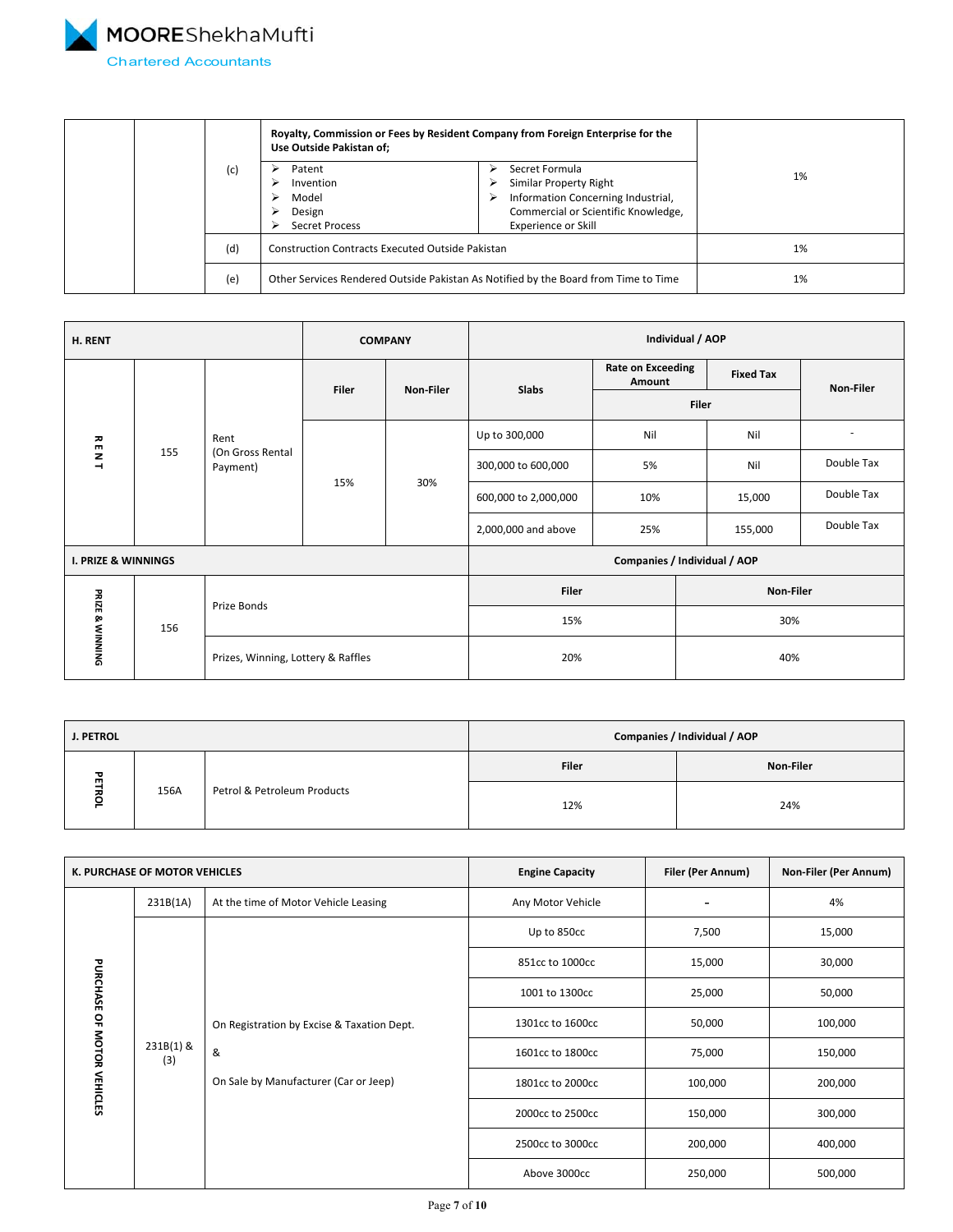<span id="page-7-0"></span>

|  |          |                                                                                   | <b>Engine Capacity</b> | <b>Filer</b><br>(Per Annum) | Non-Filer<br>(Per Annum) |
|--|----------|-----------------------------------------------------------------------------------|------------------------|-----------------------------|--------------------------|
|  |          |                                                                                   | Up to 850cc            |                             |                          |
|  |          |                                                                                   | 851cc to 1000cc        | 5,000                       | 10,000                   |
|  |          |                                                                                   | 1001 to 1300cc         | 7,500                       | 15,000                   |
|  |          | Transfer or Ownership                                                             | 1301cc to 1600cc       | 12,500                      | 25,000                   |
|  | 231B(2)  | (Tax rate shall be reduced by 10% each year from<br>the date of 1st registration) | 1601cc to 1800cc       | 18,750                      | 37,500                   |
|  |          |                                                                                   | 1801cc to 2000cc       | 25,000                      | 50,000                   |
|  |          |                                                                                   | 2000cc to 2500cc       | 37,500                      | 75,000                   |
|  |          |                                                                                   | 2500cc to 3000cc       | 50,000                      | 100,000                  |
|  |          |                                                                                   | Above 3000cc           | 62,500                      | 125,000                  |
|  | 231B(2A) | Sold Locally Manufactured Motor Vehicles                                          | <b>Engine Capacity</b> | <b>Filer</b>                | Non-Filer                |
|  |          |                                                                                   | Up to 1000cc           | 50,000                      | 100,000                  |
|  |          |                                                                                   | 1001cc to 2000cc       | 100,000                     | 200,000                  |
|  |          |                                                                                   | 2001cc and above       | 200,000                     | 400,000                  |
|  |          |                                                                                   | <b>Engine Capacity</b> | <b>Filer</b><br>(Per Annum) | Non-Filer<br>(Per Annum) |
|  |          |                                                                                   | Up to 1000cc           | 800                         | 1,600                    |
|  |          |                                                                                   | 1001cc to 1199cc       | 1,500                       | 3,000                    |
|  | 234      | Private Motor Vehicle                                                             | 1200cc to 1299cc       | 1,750                       | 3,500                    |
|  |          |                                                                                   | 1300cc to 1499cc       | 2,500                       | 5,000                    |
|  |          |                                                                                   | 1500cc to 1599cc       | 3,750                       | 7,500                    |
|  |          |                                                                                   | 1600cc to 1999cc       | 4,500                       | 9,000                    |
|  |          |                                                                                   | 2000cc & above         | 10,000                      | 20,000                   |

| <b>L. BROKERAGE AND COMMISSION</b>                        |     |                                     | Companies / Individual / AOP |           |  |
|-----------------------------------------------------------|-----|-------------------------------------|------------------------------|-----------|--|
|                                                           |     |                                     | <b>Filer</b>                 | Non-Filer |  |
| 男<br>8<br><b>OKER</b><br>≞<br><b>AGE &amp;<br/>ISSION</b> | 233 | <b>Advertising Commission</b>       | 10%                          | 20%       |  |
|                                                           |     | Life Insurance Agent (If < 500,000) | 8%                           | 16%       |  |
|                                                           |     | <b>Other Commissions</b>            | 12%                          | 24%       |  |

| M. ELECTRICITY (ON GROSS) |     | Companies / Individual / AOP      |                                 |                          |       |
|---------------------------|-----|-----------------------------------|---------------------------------|--------------------------|-------|
|                           |     | <b>Slabs</b>                      | <b>Rate on Exceeding Amount</b> | <b>Fixed Tax</b>         |       |
| <b>ELECTRICITY</b>        |     | Commercial / Industrial Consumers | Up to 500                       | Nil                      | Nil   |
|                           | 235 |                                   | 500 to 20,000                   | 10%                      | Nil   |
|                           |     | <b>Commercial Consumers</b>       | 20,000 and above                | 12%                      | 1,950 |
|                           |     | <b>Industrial Consumers</b>       | 20,000 and above                | 5%                       | 1,950 |
|                           |     |                                   | Not < 25,000                    | $\overline{\phantom{a}}$ |       |
|                           |     | Domestic / Residential            | Exceeding 25,000                |                          | 7.5%  |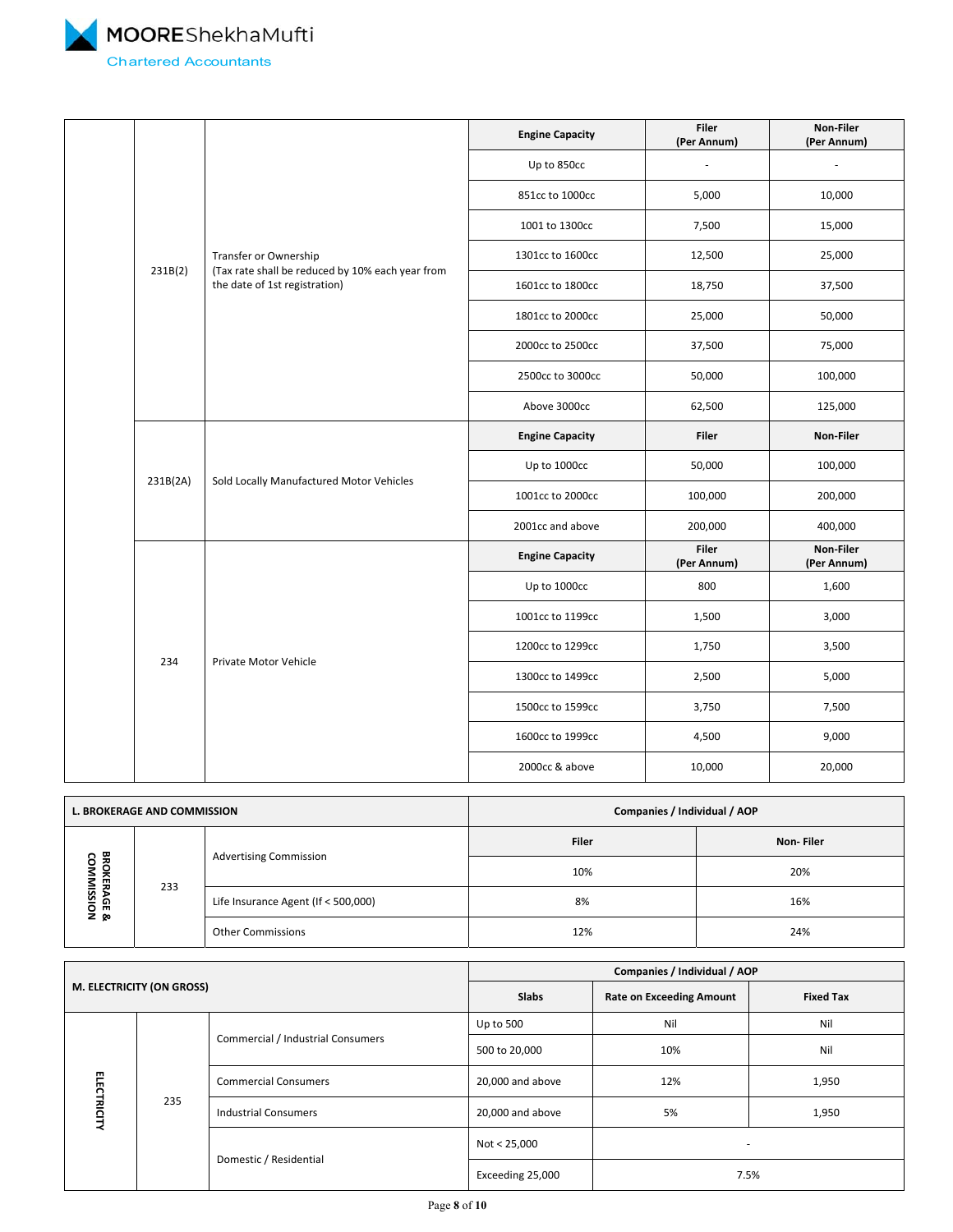<span id="page-8-0"></span>

|                                |     |                                                                          | Companies / Individual / AOP |  |
|--------------------------------|-----|--------------------------------------------------------------------------|------------------------------|--|
| <b>N. PHONE &amp; INTERNET</b> |     | Filer / Non-Filer                                                        |                              |  |
|                                | 236 | Telephone Bill, Internet Bills, Phone Cards for TY-2022                  | 10%                          |  |
| PHONES &<br>INTERNET           |     | Telephone Bill, Internet Bills, Phone Cards from 01 July 2022<br>onwards | 8%                           |  |

|                                      |      |                                                                                                                            | Companies / Individual / AOP |    |  |
|--------------------------------------|------|----------------------------------------------------------------------------------------------------------------------------|------------------------------|----|--|
| <b>O. PROPERTY SALE AND PURCHASE</b> |      | Filer                                                                                                                      | <b>Non-Filer</b>             |    |  |
|                                      | 236C | Sale of Property                                                                                                           | 1%                           | 2% |  |
|                                      | 236K | On Purchase of immovable Property and person responsible<br>for collecting payments in Instalment on the Fair Market Value | 1%                           | 2% |  |

| P. DISTRIBUTORS, DEALERS, WHOLESALERS |      |                                                                                                                                                                                                                                                                                                                                                                                                                                                                                                                                                                                  | Companies / Individual / AOP |           |  |
|---------------------------------------|------|----------------------------------------------------------------------------------------------------------------------------------------------------------------------------------------------------------------------------------------------------------------------------------------------------------------------------------------------------------------------------------------------------------------------------------------------------------------------------------------------------------------------------------------------------------------------------------|------------------------------|-----------|--|
|                                       |      |                                                                                                                                                                                                                                                                                                                                                                                                                                                                                                                                                                                  | Filer                        | Non-Filer |  |
|                                       |      | Fertilizers                                                                                                                                                                                                                                                                                                                                                                                                                                                                                                                                                                      | 0.70%                        | 1.4%      |  |
|                                       |      | <b>Other than Fertilizer</b>                                                                                                                                                                                                                                                                                                                                                                                                                                                                                                                                                     |                              |           |  |
| DISTRIBUTORS, DEALERS, WHOLESALERS    | 236G | $\blacktriangleright$<br>Electronics<br>⋗<br>Pharmaceuticals<br>⋗<br>Sugar<br>⋗<br>Poultry<br>⋗<br>Cement<br>$\blacktriangleright$<br>Animal Feed<br>⋗<br>Iron<br>⋗<br>Edible Oil<br>⋗<br><b>Steel Product</b><br>⋗<br>Ghee<br>⋗<br>Motorcycles<br>⋗<br>Auto-Parts<br>⋗<br>Pesticides<br>⋗<br>Tyers<br>⋗<br>Cigarettes<br>⋗<br>Varnishes<br>⋗<br>Glass<br>⋗<br>Chemicals<br>Textile<br>⋗<br>⋗<br>Cosmetics<br>⋗<br><b>Beverages</b><br>⋗<br>IT Equipment<br>⋗<br>Paint or Foam Sector                                                                                            | 0.1%                         | 0.2%      |  |
|                                       |      | Distributor, Dealer and Wholesalers of Fertilizers<br>(ATL in Sales Tax Act, 1990 & Income Tax Ordinance 2001)                                                                                                                                                                                                                                                                                                                                                                                                                                                                   | 0.25%                        |           |  |
|                                       | 236H | Sale of Retailers / Wholesalers by Distributor / Dealer<br>≻<br>Electronics<br>Pharmaceuticals<br>⋗<br>⋗<br>Sugar<br>Poultry<br>⋗<br>⋗<br>Cement<br>Animal Feed<br>⋗<br>⋗<br>Iron<br>Edible Oil<br>⋗<br>⋗<br><b>Steel Product</b><br>Ghee<br>⋗<br>⋗<br>Motorcycles<br>$\triangleright$ Auto-Parts<br>Pesticides<br>⋗<br>$\triangleright$ Tyres<br>⋗<br>Cigarettes<br>$\triangleright$ Varnishes<br>⋗<br>Glass<br>$\triangleright$ Chemicals<br>⋗<br>Textile<br>$\triangleright$ Cosmetics<br>⋗<br><b>Beverages</b><br>$\triangleright$ IT Equipment<br>⋗<br>Paint or Foam Sector | 0.5%                         | 1%        |  |

| <b>Q. EDUCATION EXPENSES</b> |      |                              | Only Individual |    |  |
|------------------------------|------|------------------------------|-----------------|----|--|
|                              |      | Filer                        | Non-Filer       |    |  |
| 罒                            | 2361 | For Institutions in Pakistan |                 | 5% |  |